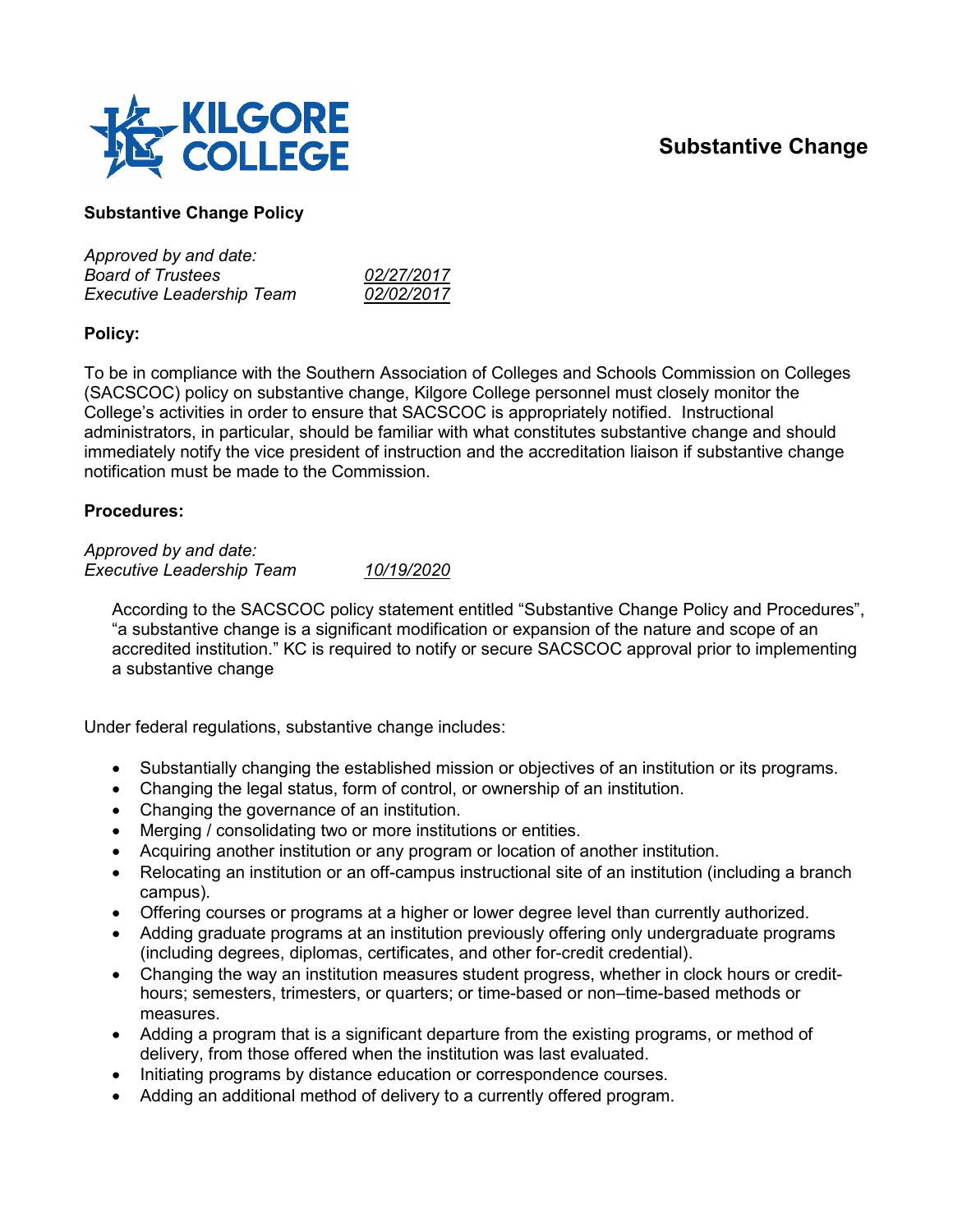- Entering into a cooperative academic arrangement.
- Entering into a written arrangement under 34 C.F.R. § 668.5 under which an institution or organization not certified to participate in the title IV Higher Education Act (HEA) programs offers less than 25% (notification) or 25-50% (approval) of one or more of the accredited institution's educational programs.
- Substantially increase or decreasing the number of clock hours or credit hours awarded or competencies demonstrated, or an increase in the level of credential awarded, for successful completion of one or more programs.
- Adding competency-based education programs.
- Adding each competency-based education program by direct assessment.
- Adding programs with completion pathways that recognize and accommodate a student's prior or existing knowledge or competency.
- Awarding dual or joint academic awards.
- Re-opening a previously closed program or off-campus instructional site.
- Adding a new off-campus instructional site/additional location including a branch campus.
- Adding a permanent location at a site at which an institution is conducting a teach-out program for students of another institution that has ceased operating before all student have completed their program of study.
- Closing an institution, a program, a method of delivery, an off-campus instructional site, or a program at an off-campus instructional site.

While it is expected that information on potential substantive changes will be communicated to the vice president of instruction and the accreditation liaison as soon as is feasible following the decision to make the change, it is important to have a procedure in place to insure that no potential substantive changes are overlooked. Therefore, the vice president of instruction and the accreditation liaison will meet with the Instructional Council once each fall and spring semester to determine if substantive change submission is needed. The fall semester meeting will focus on changes to be implemented between July 1 and December 1 of the following year, with any necessary submissions made by January 1 of the following year. The spring semester meeting will focus on changes to be implemented between January 1 and June 30 of the following year, with any necessary submissions made by July 1 of the current year.

Substantive change submissions for new programs and expanded offerings at off-site locations that fall outside of the required time frame for notifying the Commission should be avoided if at all possible. Submission outside of the appropriate time frame will only be made with permission of the president and is reserved for those occasions on which there is a request from an outside entity, such as a business or school district, to offer a new program or expand course offerings.

Once a substantive change is identified, the following steps will be followed:

- a. Accreditation liaison determines whether the change requires notification only or prior approval.
- b. Accreditation liaison determines the appropriate documentation to be submitted to SACSCOC based on the type of substantive change (i.e., whether prospectus or modified prospectus is required).
- c. Accreditation liaison coordinates development of appropriate notification and documentation for submission to SACSCOC.